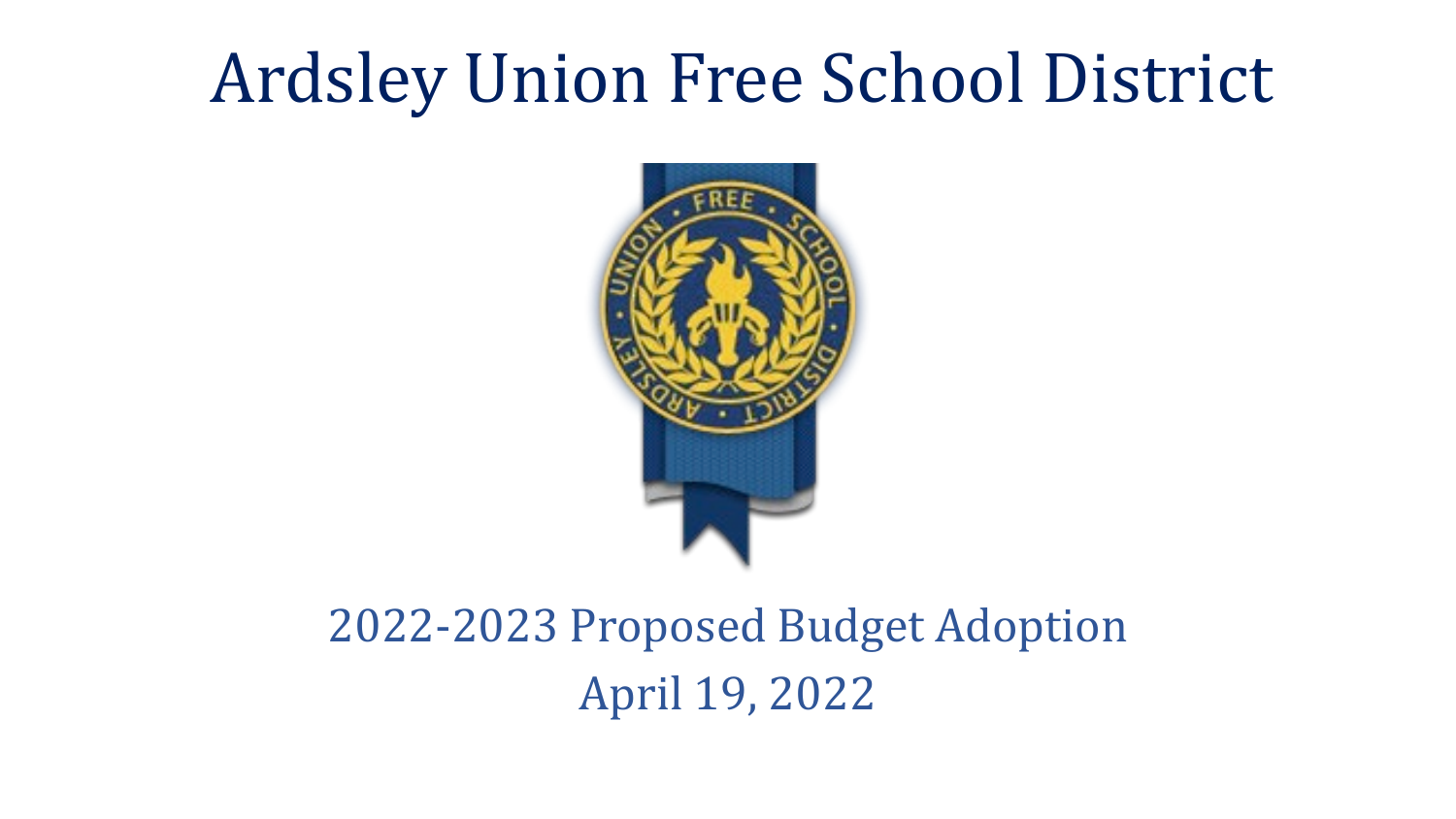

### **2022-2023 Budget Additions** Ardsley Union Free School District



Concord Road Elementary – Retain 41 sections overall, First Grade will go up to 8 sections to maintain lower class size.

• .2 Health • .6 Spanish (shared w/AMS) • 1.0 ELA

• 1.0 Special Ed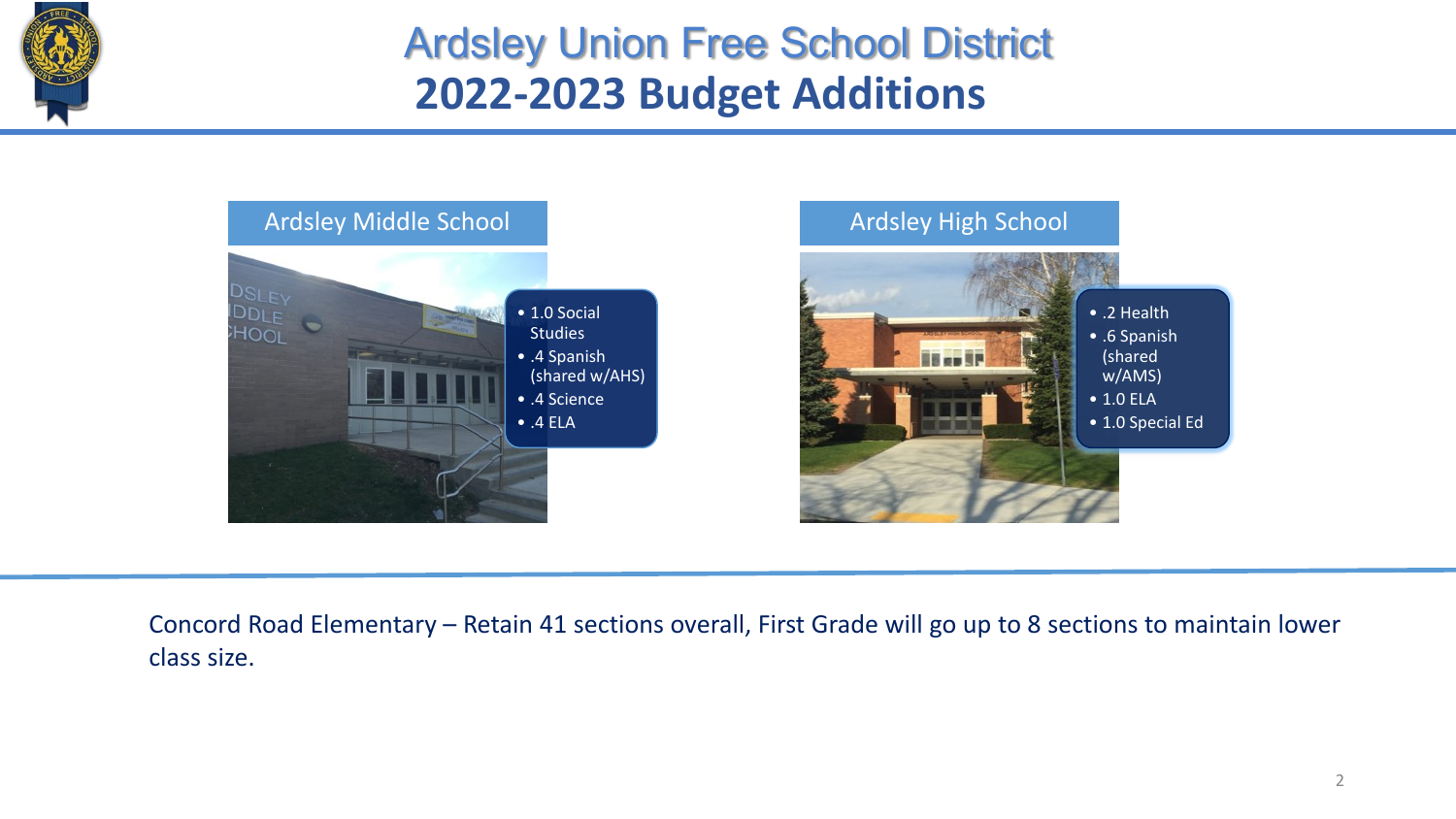## Proposed Budget – Anticipated Expenditures

|                                 | <b>Adopted</b> | <b>Proposed</b> | <b>Dollar</b>     | <b>Percent</b> |
|---------------------------------|----------------|-----------------|-------------------|----------------|
|                                 | 2021-22        | 2022-23         | <b>Difference</b> | <b>Change</b>  |
| <b>Salaries</b>                 | 40,526,881     | 41,286,573      | 759,692           | 1.87%          |
| <b>Benefits</b>                 | 16,270,442     | 16,191,379      | $-79,062$         | $-0.49%$       |
| <b>Special Education</b>        | 3,106,815      | 3,490,551       | 383,736           | 12.35%         |
| Debt Service*                   | 4,472,808      | 4,563,047       | 90,239            | 2.02%          |
| Transportation                  | 1,549,579      | 1,738,830       | 189,251           | 12.21%         |
| <b>Building &amp; Grounds</b>   | 3,077,200      | 3,133,750       | 56,550            | 1.84%          |
| <b>Technology</b>               | 1,333,400      | 948,400         | $-385,000$        | $-28.87%$      |
| BOCES w/o Spec Ed & Tech        | 1,435,865      | 1,470,123       | 34,258            | 2.39%          |
| Athletics w/Transportation      | 390,050        | 419,500         | 29,450            | 7.55%          |
| Supplies & Equipment            | 480,510        | 539,810         | 59,300            | 12.34%         |
| Supplies & Equipment - One Time | 38,000         | $\overline{0}$  | $-38,000$         | $-100.00\%$    |
| Other                           | 1,998,912      | 1,909,582       | $-89,330$         | $-4.47%$       |
| <b>Transfer to Capital</b>      | $\bf{0}$       | 1,000,000       | 1,000,000         | 100.00%        |
| <b>Total Expenditures</b>       | 74,680,461     | 76,691,545      | 2,011,084         | 2.69%          |

#### **\*Debt Service includes the 5-year lease/purchase of four replacement buses.**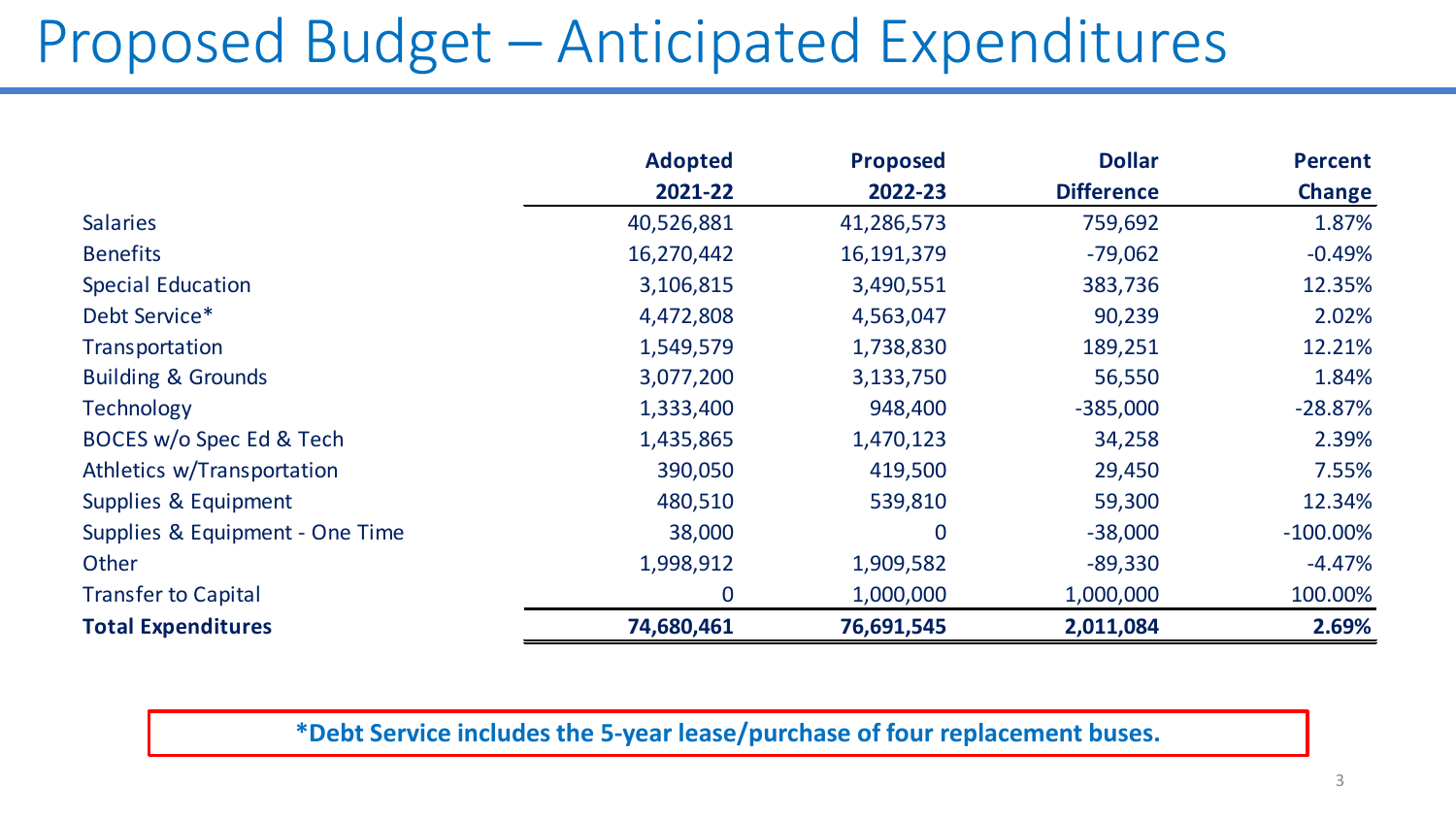### State Aid – Enacted Budget

|                             | 22-23-Executive Budget | 22-23-Enacted Budget (Using      | Increase / (Decrease) |
|-----------------------------|------------------------|----------------------------------|-----------------------|
|                             | (Governor's)           | <b>BOCES Projection For Aid)</b> | from Executive Budget |
| <b>Foundation Aid</b>       | 6,465,211              | 6,437,709                        | (27, 502)             |
| <b>BOCES</b>                | 551,880                | 645,106                          | 93,226                |
| High Cost Excess Cost       | 218,788                | 203,362                          | (15, 426)             |
| <b>Private excess cost</b>  | 183,212                | 182,459                          | (753)                 |
| Hardware & Technology       | 24,813                 | 24,469                           | (344)                 |
| Software, Library, Textbook | 187,801                | 186,985                          | (816)                 |
| Transportation incl Summer  | 721,370                | 718,479                          | (2,891)               |
| <b>Building Aid</b>         | 1,129,035              | 1,124,799                        | (4, 236)              |
| <b>High Tax Aid</b>         | 193,387                | 193,387                          |                       |
| <b>State Subtotal</b>       | 9,675,497              | 9,716,755                        | 41,258                |

- Increase largely related to BOCES projected aid on 21/22 expenditures
- Foundation Aid small decrease, no formula change. Full phase in by next year.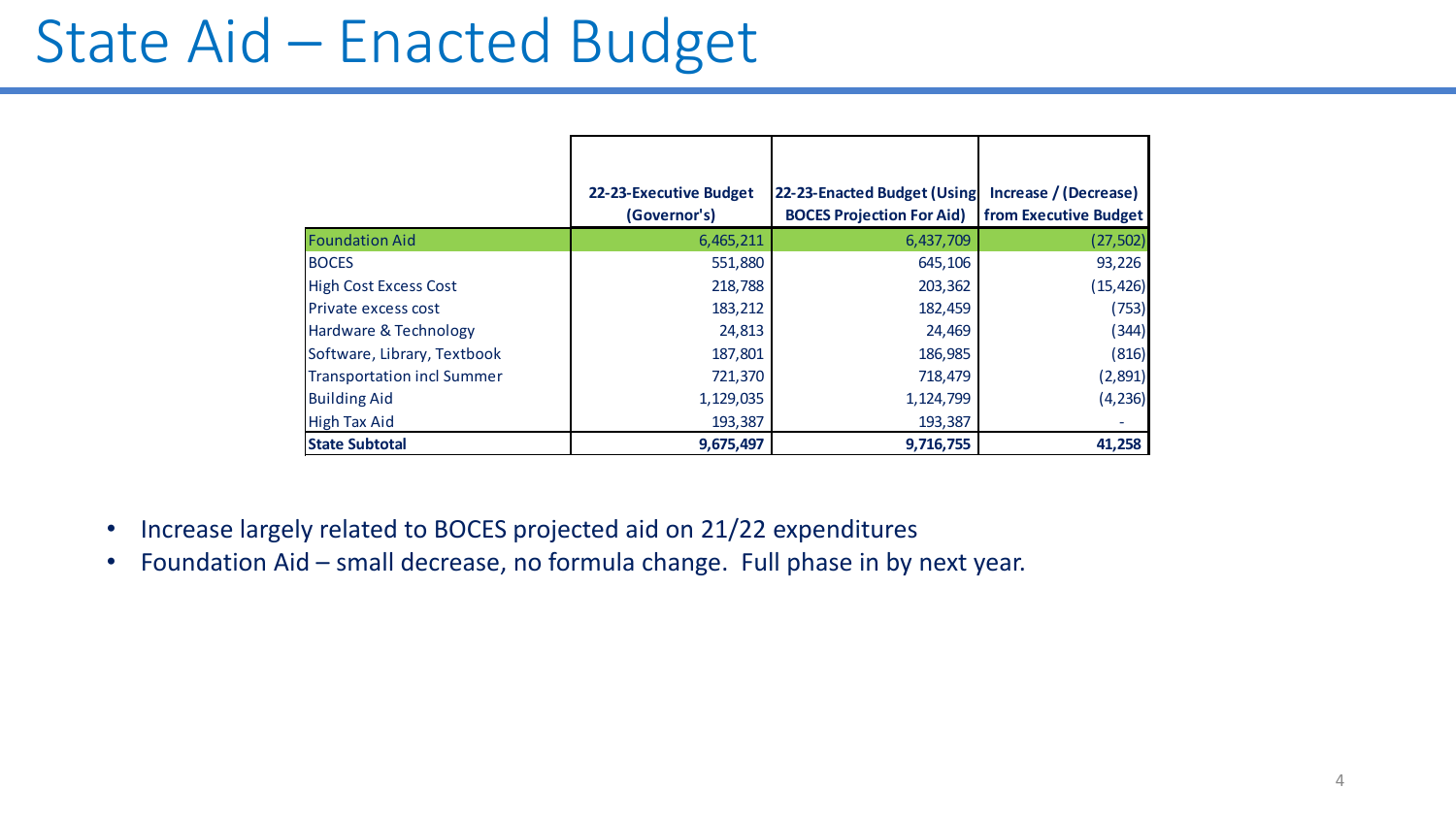### State Aid – Enacted Budget cont'd

- Special Education Maintenance Costs
	- Additional 18.424% that was shifted to Districts from the State in the 2020 enacted budget.
	- Total maintenance costs increased from 38.424% to 56.848%
	- One year extension of the cost shift to Districts (executive proposal was a permanent shift).
- UPK Grant increased however allocation per pupil did not (\$5,400). Additional 20 slots for eligible 4 year olds. Original RFP did not yield any submissions. Will follow up with NYS Department of Early Learning to confirm that no other options exist for the funding.
- Retiree Earnings Cap Waiver Till June 2023 (executive proposal was June 2024)
- Healthcare and Mental Hygiene Worker Bonuses
	- Jobs covering mental and physical health are included school nurses, speech pathologists, social workers, and other school-based therapists – additional information to come, SED administers vs. DOH for school districts
- Property Tax Rebate Credit
	- Primary residence w/STAR and apply household income limits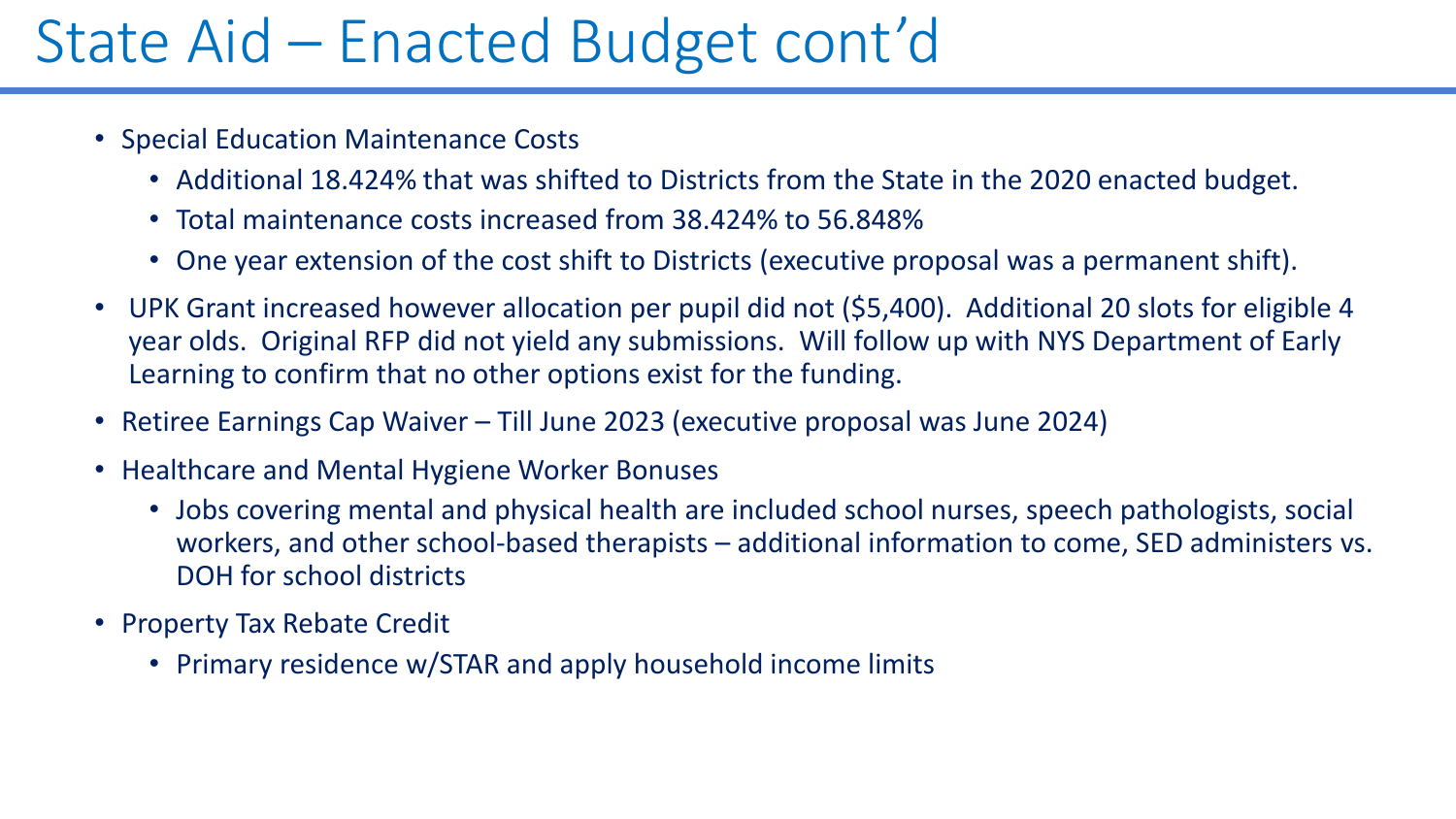## State Aid – Enacted Budget

- School Bus Proposal
	- By 2027 newly purchased buses be zero-emission
	- By 2035 all school buses be zero-emission (includes contractors)
	- School districts can enter 12-year leases for electric buses
	- Made in the USA requirement
		- Components and parts used or supplied for the manufacture or retrofitting of a zero-emission bus or charging infrastructure be produced in whole or substantially in the United States, and that final assembly of the buses and infrastructure must occur in the United States
		- SED may waive on an annual basis
	- We retain our current gas/diesel buses about 10 years (unless they require replacement earlier)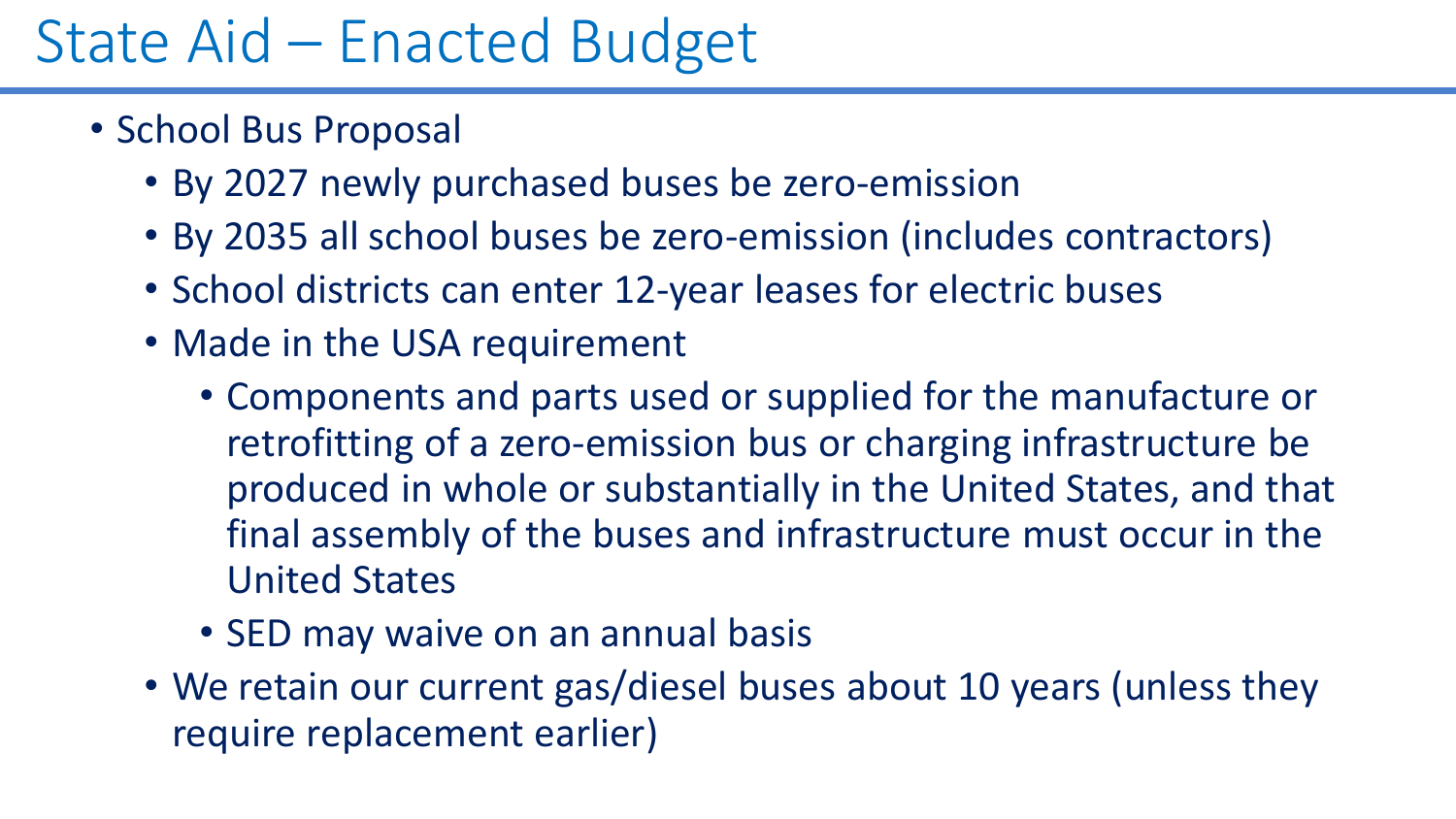### Proposed Budget – Anticipated Revenues

|                              | <b>Adopted</b> | <b>Proposed</b> |                          |                           |
|------------------------------|----------------|-----------------|--------------------------|---------------------------|
|                              | 2021-22        | 2022-23         | <b>Dollar Difference</b> | <b>Percent Difference</b> |
|                              |                |                 |                          |                           |
| Interest on Investments      | 60,000         | 60,000          | 0                        | 0.00%                     |
| Rentals/Facility Use         | 795,000        | 795,000         | 0                        | 0.00%                     |
| Tuition                      | 2,380,000      | 2,280,000       | $-100,000$               | $-4.20%$                  |
| Transportation               | 511,413        | 414,312         | $-97,101$                | $-18.99%$                 |
| <b>Unclassified Revenues</b> | 885,261        | 885,312         | 51                       | 0.01%                     |
| State Aid                    | 5,950,377      | 8,034,904       | 2,084,527                | 35.03%                    |
| <b>Building Aid</b>          | 1,121,324      | 1,036,745       | $-84,579$                | $-7.54%$                  |
| <b>BOCES Aid</b>             | 485,783        | 645,106         | 159,323                  | 32.80%                    |
| <b>Total Non-Tax Revenue</b> | 12,189,158     | 14,151,379      | 1,962,221                | 16.10%                    |
| <b>Fund Balance</b>          | 1,980,000      | 1,980,000       | $\overline{0}$           | 0.00%                     |
| Use of Reserves              | 511,303        |                 | $-511,303$               | $-100.00\%$               |
| Tax Levy*                    | 60,000,000     | 60,560,166      | 560,166                  | 0.93%                     |
| <b>Total Revenue</b>         | 74,680,461     | 76,691,545      | 2,011,084                | 2.69%                     |

**\*Below the maximum allowable tax levy (MATL = 5%)**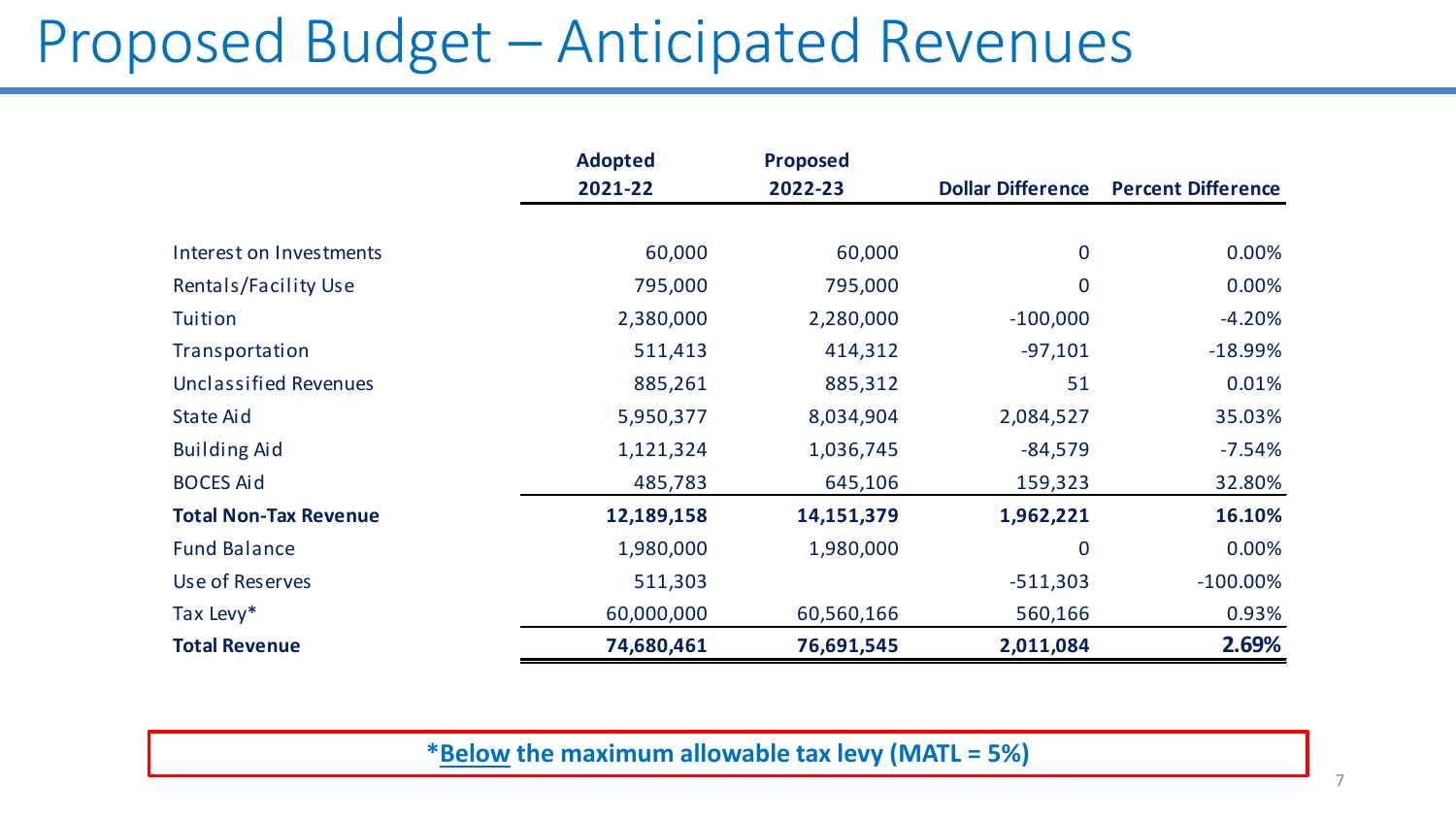### Estimated Tax Rate

| <b>Year</b> | <b>Ardsley UFSD</b><br><b>Taxable Assessed</b><br><b>Value</b> | <b>Change AV compare to prior</b><br>year | <b>Tax Levy</b> | Tax Rate Per \$1,000<br><b>AV</b> | Difference (\$) per AV | Difference (%) per<br><b>AV</b> |
|-------------|----------------------------------------------------------------|-------------------------------------------|-----------------|-----------------------------------|------------------------|---------------------------------|
| 2012-13     | \$69,032,752                                                   | 5,608,407                                 | 46,413,489      | \$672.34                          | \$10.33                | 1.56%                           |
| 2013-14     | \$67,817,751                                                   | (1,215,001)                               | 48,639,054      | \$716.95                          | \$44.61                | 6.63%                           |
| 2014-15     | \$67,510,668                                                   | (307,083)                                 | 49,656,247      | \$735.29                          | \$18.35                | 2.56%                           |
| 2015-16     | \$67,725,876                                                   | 215,208                                   | 50,893,133      | \$750.77                          | \$15.48                | 2.11%                           |
| 2016-17     | \$67,688,867                                                   | (37,009)                                  | 51,533,827      | \$760.81                          | \$10.03                | 1.34%                           |
| 2017-18     | \$2,342,209,969                                                | $N/A^*$                                   | 52,832,610      | \$22.54                           | $N/A^*$                | $N/A^*$                         |
| 2018-19     | \$2,465,088,603                                                | 122,878,634                               | 55, 315, 743    | \$22.44                           | (50.11)                | $-0.48%$                        |
| 2019-20     | \$2,573,411,655                                                | 108,323,052                               | 56,836,923      | \$22.07                           | (50.37)                | $-1.63%$                        |
| 2020-21     | \$2,625,599,225                                                | 52,187,570                                | 58,350,000      | \$22.21                           | \$0.14                 | 0.64%                           |
| 2021-22     | \$2,641,605,585                                                | 16,006,360                                | 60,000,000      | \$22.71                           | \$0.50                 | 2.23%                           |
| 2022-23     | \$2,763,539,875 **                                             | 121,934,290                               | 60,560,166      | \$21.91                           | (50.80)                | $-3.52%$                        |

*\*Re-assessment change to full valuation \*\*Assessed value as of March 1st, final assessed value may change.*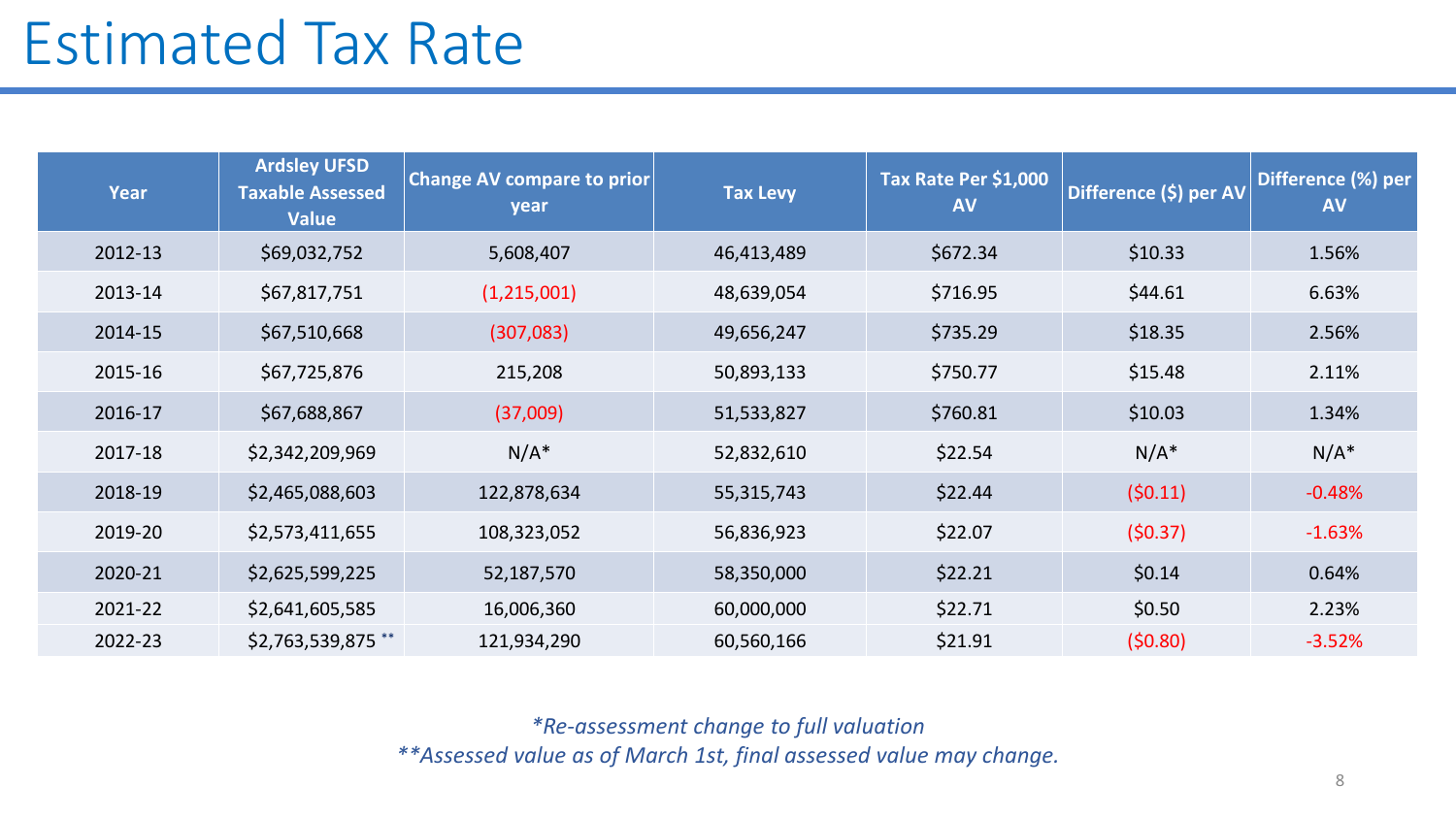

#### **Proposed 2022-2023 Budget: At A Glance**

**0.93%** \***Tax Levy Increase**

#### **Budget-to-Budget Increase 2.69%**

#### **\$76,691,545 Total Proposed Budget**

*\*Below the Maximum Allowable Tax Levy (5%) Includes use of \$1,980,000 fund balance.*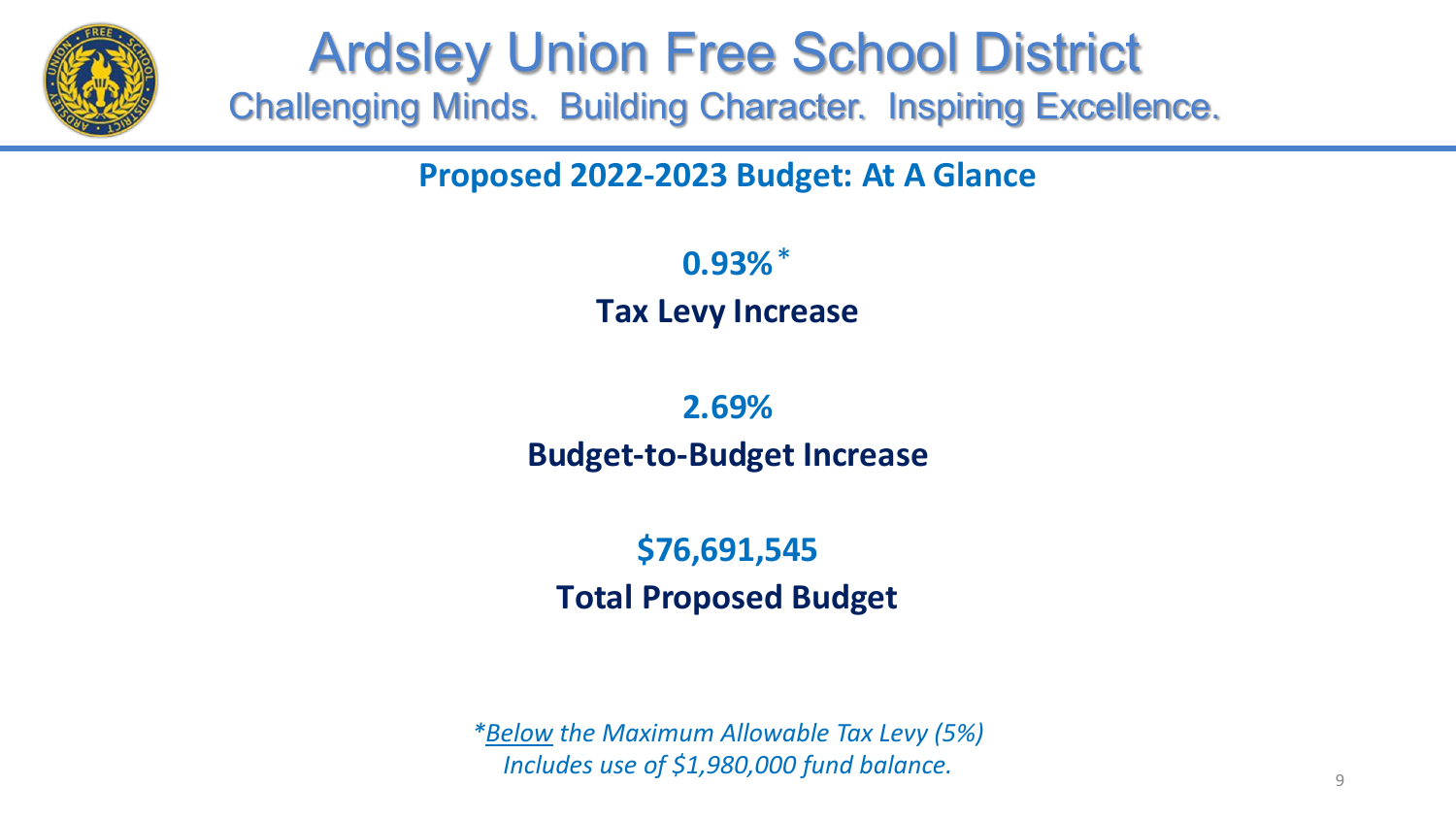

## Additional Proposition

- Capital Project to Improve Air Quality
	- HVAC replacements
	- A/C in select spaces
	- UVC Filtration
- Funding No Increase to taxes
	- $\checkmark$  \$1 million included in the budget (swizzle w/CRRSA funds)
	- $\checkmark$  \$1 million from the capital reserve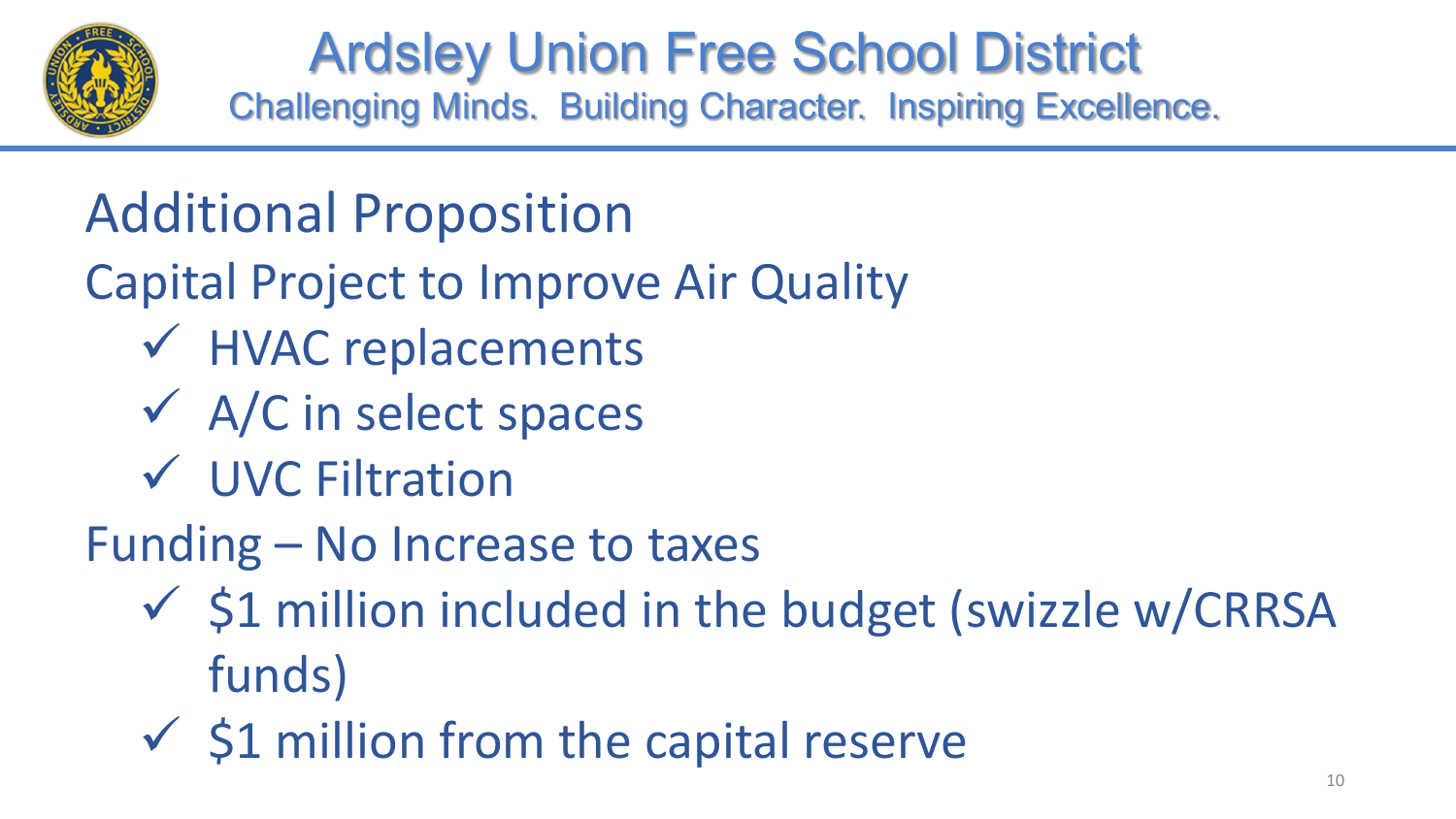

## Budget Vote and Board of Education Elections

**Tuesday, May 17, 2022 Polls open at Ardsley High School 6:00am - 10:00am 2:00pm - 9:00pm**